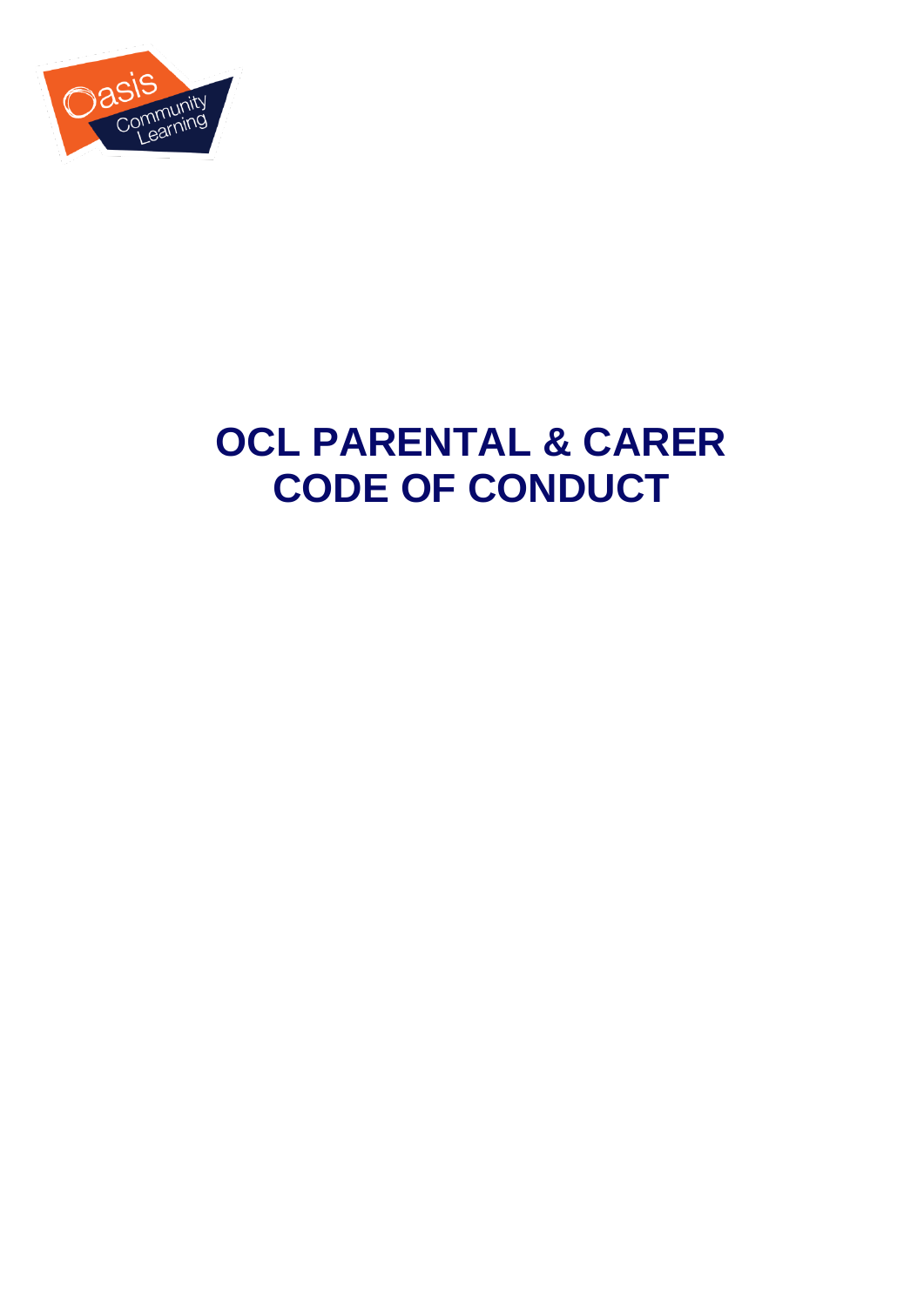

# **CONTENTS**

| 1.0  |  |
|------|--|
| 2.0  |  |
| 3.0  |  |
| 4.0  |  |
| 5.0  |  |
| 6.0  |  |
| 7.0  |  |
| 8.0  |  |
| 9.0  |  |
| 10.0 |  |
| 11.0 |  |
|      |  |
|      |  |
|      |  |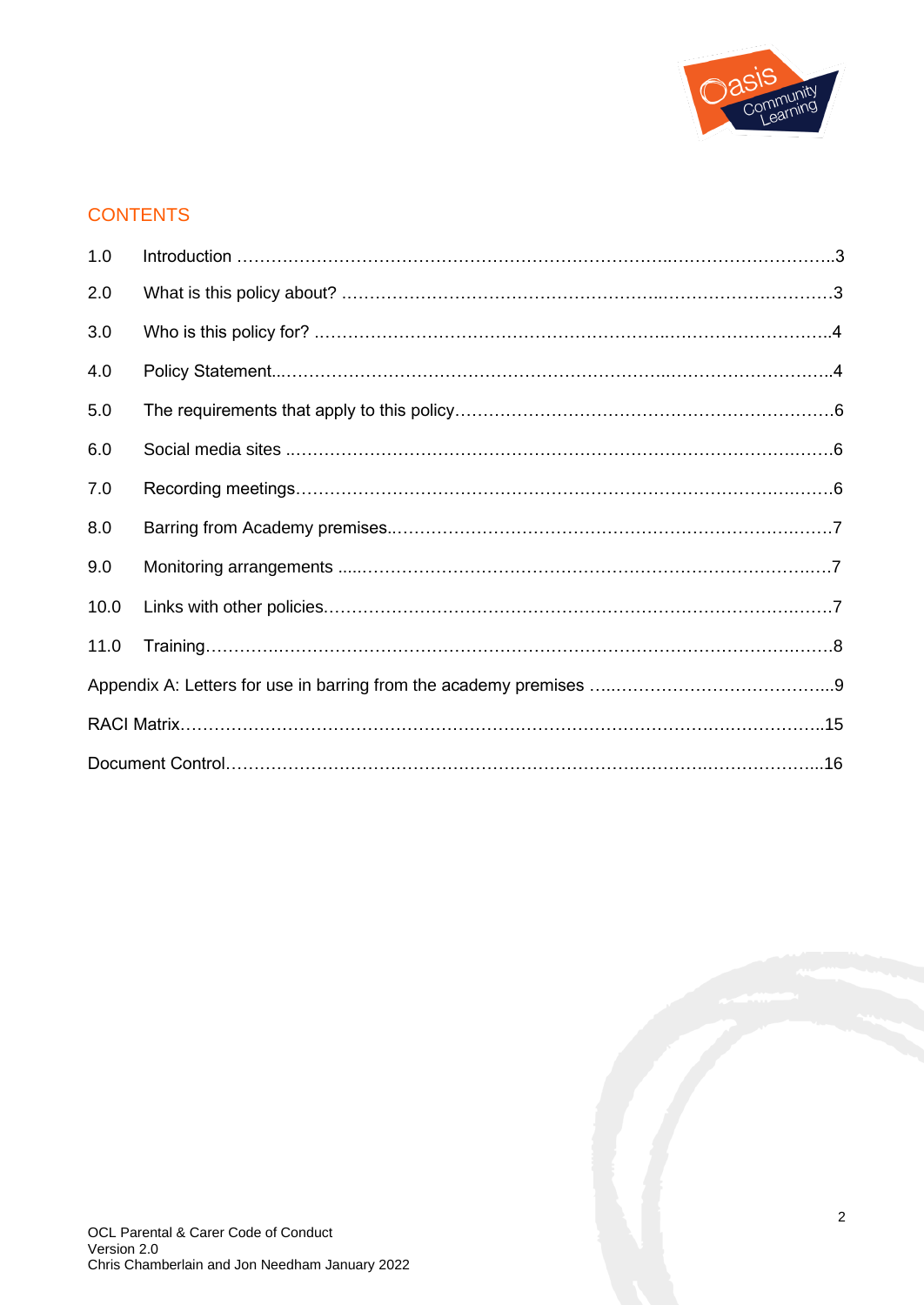# **1.0 Introduction**

Oasis Community Learning (OCL) is committed to developing the character and competence of every student and believes that all students should receive an exceptional education. This approach is underpinned by the Oasis ethos and 9 habits and expressed through the Education Charter. OCL is part of the wider Oasis family with a shared vision for community, a place where everyone is included, making a contribution and reaching their God-given potential

We have a responsibility to ensure that we treat people with respect, openness and care. This desire is borne out of two of our five ethos values – our commitment to treat people equally, respecting differences and our commitment to healthy and open relationships. We are keen to work with parents and carers to develop a culture where everyone is approachable and we ask that staff, parents and carers to all play their part.

To create and maintain healthy, open relationships and to ensure we remain committed to treating people equally, we seek to intentionally focus on being patient, honest, humble and forgiving. We believe students learn best in a safe and supportive environment based on respect and trust and underpinned by an effective partnership between parents, staff and the Academy community.

High standards of behaviour are required of students. Staff are expected to act professionally at all times. The positive support of parents and carers is needed and highly valued by OCL. We ask parents and staff to model the behaviour we wish to see in our students.

# **Checklist**

- ❑ Our approach to parental conduct is underpinned by the Oasis Ethos and 9 Habits. To create and maintain healthy, open relationships and to ensure we remain committed to treating people equally, we seek to intentionally focus on being patient, honest, humble and forgiving. For instance, in working with parents and carers, we will need to act humbly and honestly particularly when encouraging all adults to be role models for students and children.
- ❑ We will be open, patient and forgiving in the way we relate to parents and act fairly and proportionately.
- ❑ We will consider any deviance from this code carefully to understand why and how we can support a particular parent.
- ❑ We will monitor the expectations in this policy to ensure that they continue to mirror what we expect of each other in Oasis

#### **2.0 What is this policy about?**

#### **In brief**

This policy outlines conduct expectations for parents and carers in our academies.

#### **In more detail**

This Code of Conduct provides a reminder to all parents, carers and visitors to our academies about the conduct that is expected of them. It sets out both what they should aim to do, and how any inappropriate conduct will be addressed. We are all working in a spirit of partnership allowing relationships to flourish, progress and achieve in an atmosphere of mutual understanding.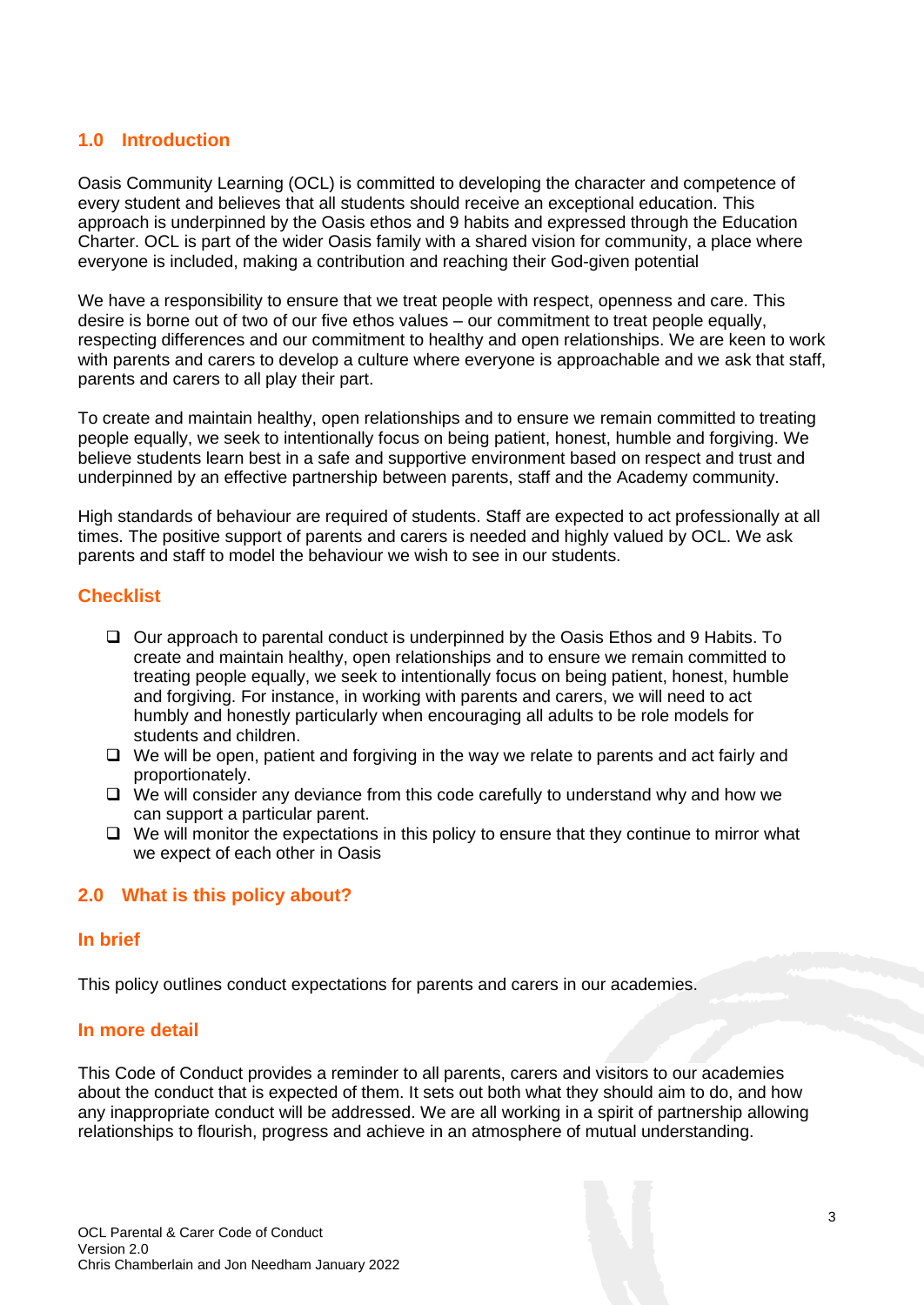This code complements the Trust's 'Complaints Policy' which is designed to handle parental concerns or complaints in a sensitive and mutually supportive manner (see link to OCL Complaints Policy). It also sits alongside the Trust's E-Safety policy, which sets out guidelines for appropriate use of social media, the Horizon's iPads, and other online forums relating to the Academy.

# **3.0 Who is this policy for?**

The policy is for academy leaders, staff, parents and carers.

# **4.0 Policy Statement**

# **Expectations**

We believe that working in partnership with our parents and carers gives children and young people the very best opportunities in life.

Our expectations of parents and carers (and, where appropriate, visitors):

- We ask that you respect and help us to model the Oasis ethos and values
- We believe that it is important to be tolerant of each other's views, beliefs and opinions and to accept that everyone is different. We ask that you please follow this whilst in and around the academy.
- Please treat all members of each academy community as you would want to be treated yourself - with respect, using appropriate language and behaviour
- Please feel that you can approach the academy to help resolve any issues that you have a concern about. The involvement of other agencies such as the police, the LADO, local authority or OFSTED is a parental right but we welcome open dialogue in the first instance to allow academy staff to address the issue directly.
- Where appropriate, clarify a child's version of events with the academy's view, in order to bring about a peaceful solution to any issue, before taking any further action
- We ask that you support us in promoting good behaviour at all times, especially in public where it could otherwise lead to conflict, aggressive or unsafe behaviour. For example: children must not be encouraged to fight to resolve issues
- Please refrain from interfering or threatening to interfere with any of the academy's operation or activities anywhere on the academy premises
- We ask that you do not approach another parent or student in order to discuss or reprimand them because of an issue between students – please talk to a member of academy staff to resolve any problems
- We ask you to please speak quietly and calmly, as you would want to be spoken to. We ask that you don't use offensive, threatening or abusive language or display your temper
- Please stand back from others when communicating as we want everyone to feel safe in our academy. Please avoid using physical or verbal aggressive towards another adult or child, including your own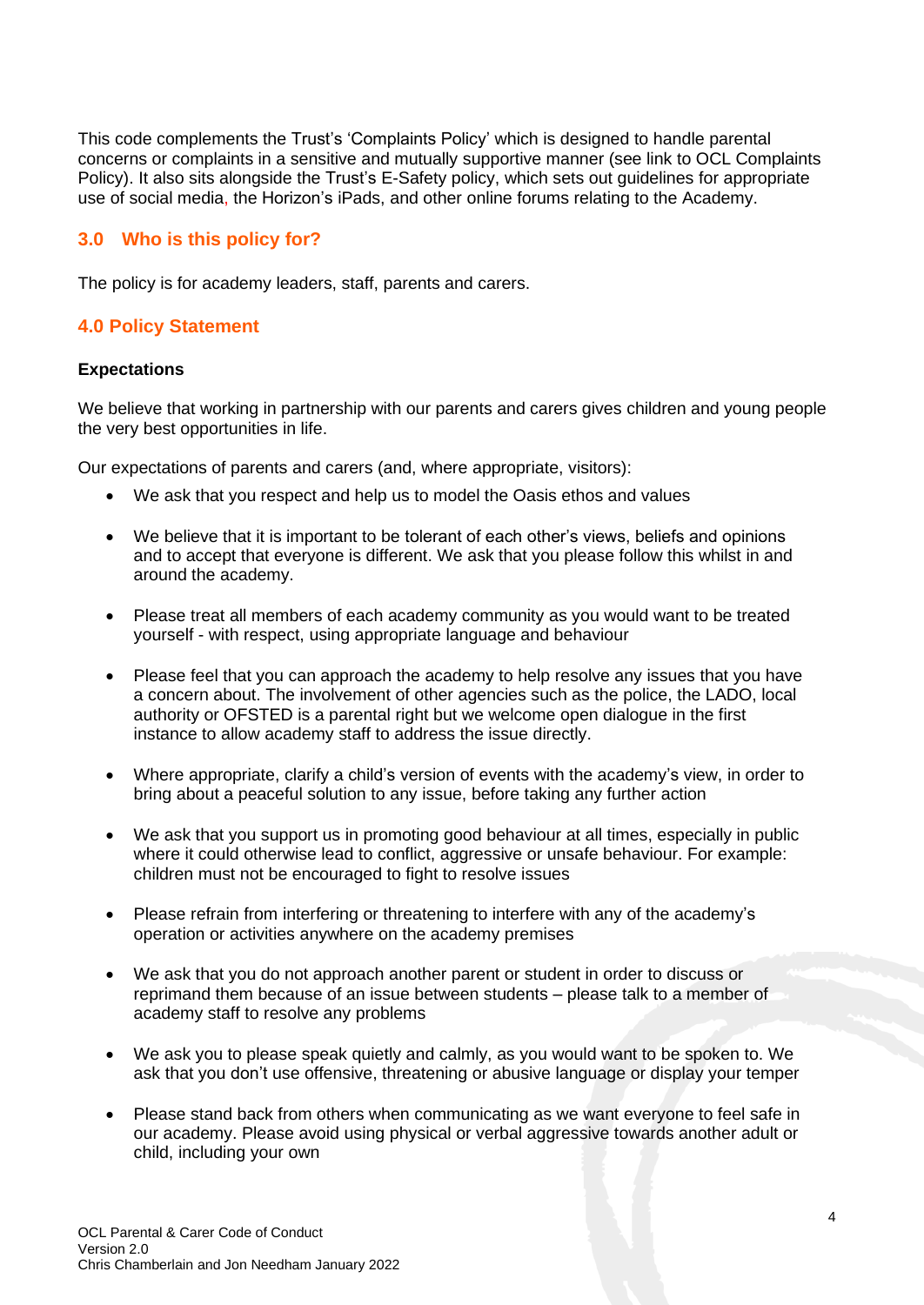- Emails and phone messages can often be interpreted in different ways. We ask that before pressing send on an email and using the telephone you reflect on whether or not the email or call may be seen as abusive or threatening
- We ask that we all work together to promote the academy positively and avoid defamatory, offensive or derogatory comments regarding the academy or any of the students/parents/carers/staff at the academy on Facebook or other social media
- Our academy buildings and resources are important, and we ask that parents do not damage or destroy academy property but treat them with respect
- We believe it is important that adults role model for our children and students therefore we ask that you arrive on the academy premises appropriately clothed
- As role models for children and students we ask you kindly not to smoke (including ecigarettes), to consume alcohol on the academy premises or to take illegal drugs
- Some children or students are worried by dogs. With this in mind we ask that you only bring dogs (except for registered assistance dogs) or other animals into the academy environment after prior agreement
- To keep our children and young people safe we ask that you drive safely in the vicinity of the academy
- To ensure that we keep all our children safe we ask that your do not take photographs with phones or other devices on academy premises without permission from the academy
- We believe that communication is key. For example, we ask all parents to download the Bromcom App and to respond to communication via this method

#### **Next steps**

Where the above expectations are not upheld, the initial response will involve a conversation with the parent/carer or visitor.

Generally, we expect a conversation to be sufficient to reinforce our expectations. However, where this is not sufficient to resolve the issue, the Academy may have to unfortunately consider further action. We are keen to avoid this.

Further action could include banning from site for a fixed time (see 'barring from the Academy premises' below); contacting the police or seeking legal redress through the courts; restricting channels of communication (e.g. no longer allowed to email staff directly). In the case of defamatory comments posted online, we would also report the post to the site's admin. In some cases, particularly around threats of violence towards staff, we may also need to refer to Social Care if the behaviour of a parent/carer or visitor indicates that they may also be unsafe around children.

We kindly ask that parents, carers and visitors will assist OCL with the implementation of this policy and we thank you for your continuing support of our Academies. We ask that parents and carers ensure they make all persons responsible for collecting their children aware of this policy.

#### **Communication and contact**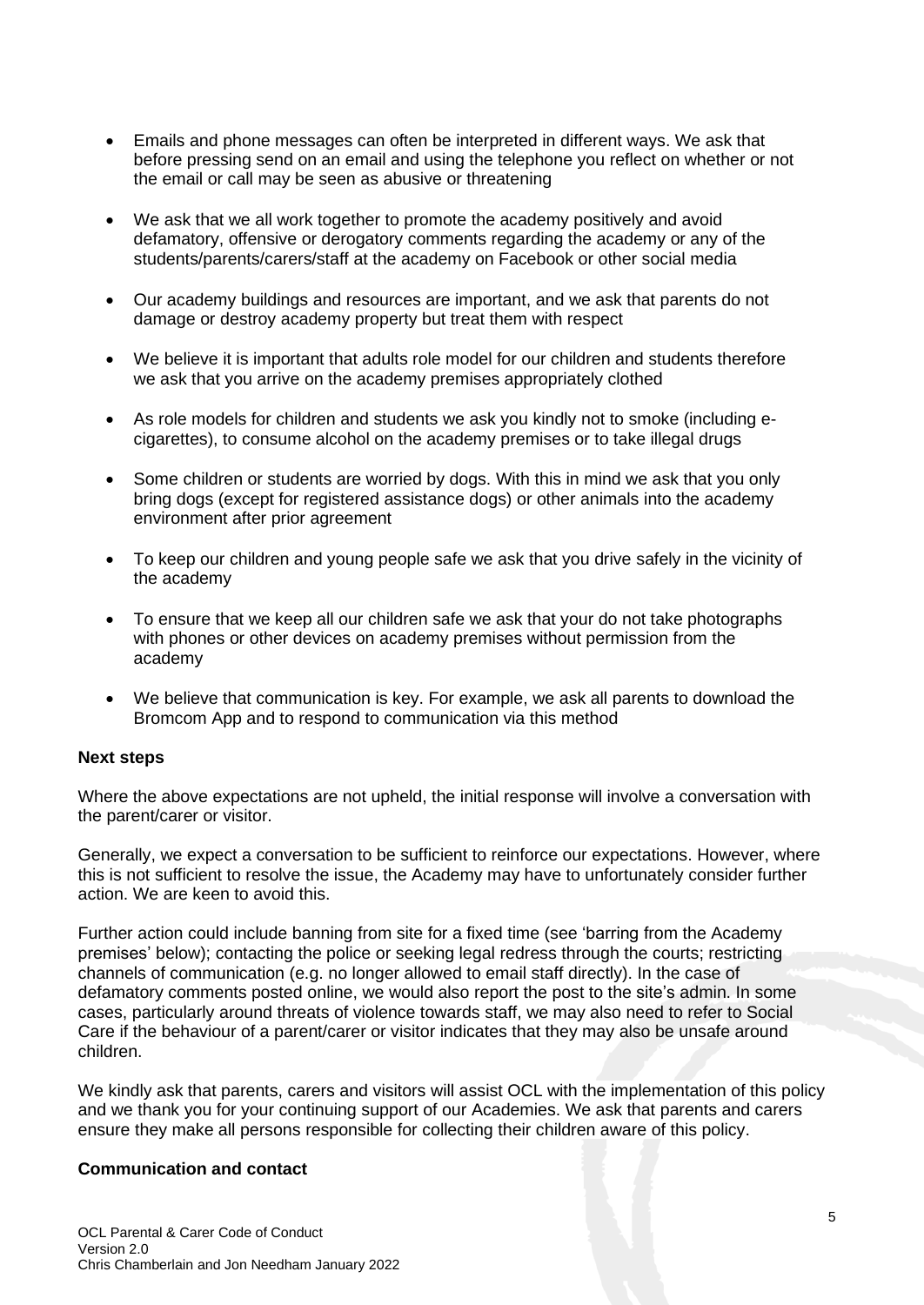It is inevitable that at times there will be conflict between students and/or families in the Academy. To ensure that these incidents are dealt with safely and effectively, we ask that parents and carers speak to Academy staff (e.g. head of year or class teacher) rather than approaching the other student or parent directly or through social media to reprimand them.

- Email contact with staff is used in many Academies as a way to support collaboration. However, there is no expectation that staff must respond to emails within a specific timescale. OCL staff will communicate politely with you and we really appreciate the same from parents and carers. Please can you avoid using language that may sound aggressive.
- We ask that any public communication regarding the Academy (e.g. on social media) should be factual and not your opinion. If you have a concern about your child's academy, please contact the Academy to enable a resolution to be found. If you are not able to resolve a concern, then please see the OCL Complaints Policy.

# **5.0 The requirements that apply to this policy**

This policy complies with the DfE policy on controlling access to school premises: <https://www.gov.uk/government/publications/controlling-access-to-school-premises>

# **6.0 Social media sites**

#### **Inappropriate use of social network sites**

A small number of parents use social media platforms or other online systems to give negative comments. Like other education providers, we discourage this practice and ask you to communicate directly with us.

OCL considers the use of social media websites being used in this way as unacceptable and not in the best interests of students or the whole Academy community. Please discuss any concerns you may have directly and privately with the academy in the first instance (as outlined in the OCL Complaints Policy), so they can be dealt with fairly, appropriately and effectively for all concerned.

#### **Defamatory posts**

In the event that any student or parent/carer of a student being educated by OCL is found to be posting defamatory comments on Facebook or other social network sites, they will be reported to the appropriate 'report abuse' section of the network site including comments that reference the Equality Act (2010) protected characteristics. It is likely that the police will also be informed. All social network sites have clear rules about the content which can be posted on the site and they provide robust mechanisms to report contact or activity which breaches this. Each Academy will also expect that any parent/carer or student removes such comments immediately.

#### **Cyber bullying**

We take very seriously the issue of cyber bullying by one child or a parent to publicly humiliate another by inappropriate social network entry. We will deal with this as a serious incident of Academy bullying and/or Peer-on-Peer abuse. Thankfully such incidents are extremely rare. In serious cases the Academy will also consider its legal options to deal with any such misuse of social networking and other sites.

#### **7.0 Recording meetings**

At Oasis Community Learning we aim to be open and honest in our day to day lives. We encourage parents to follow this approach when visiting an academy. Electronic recordings of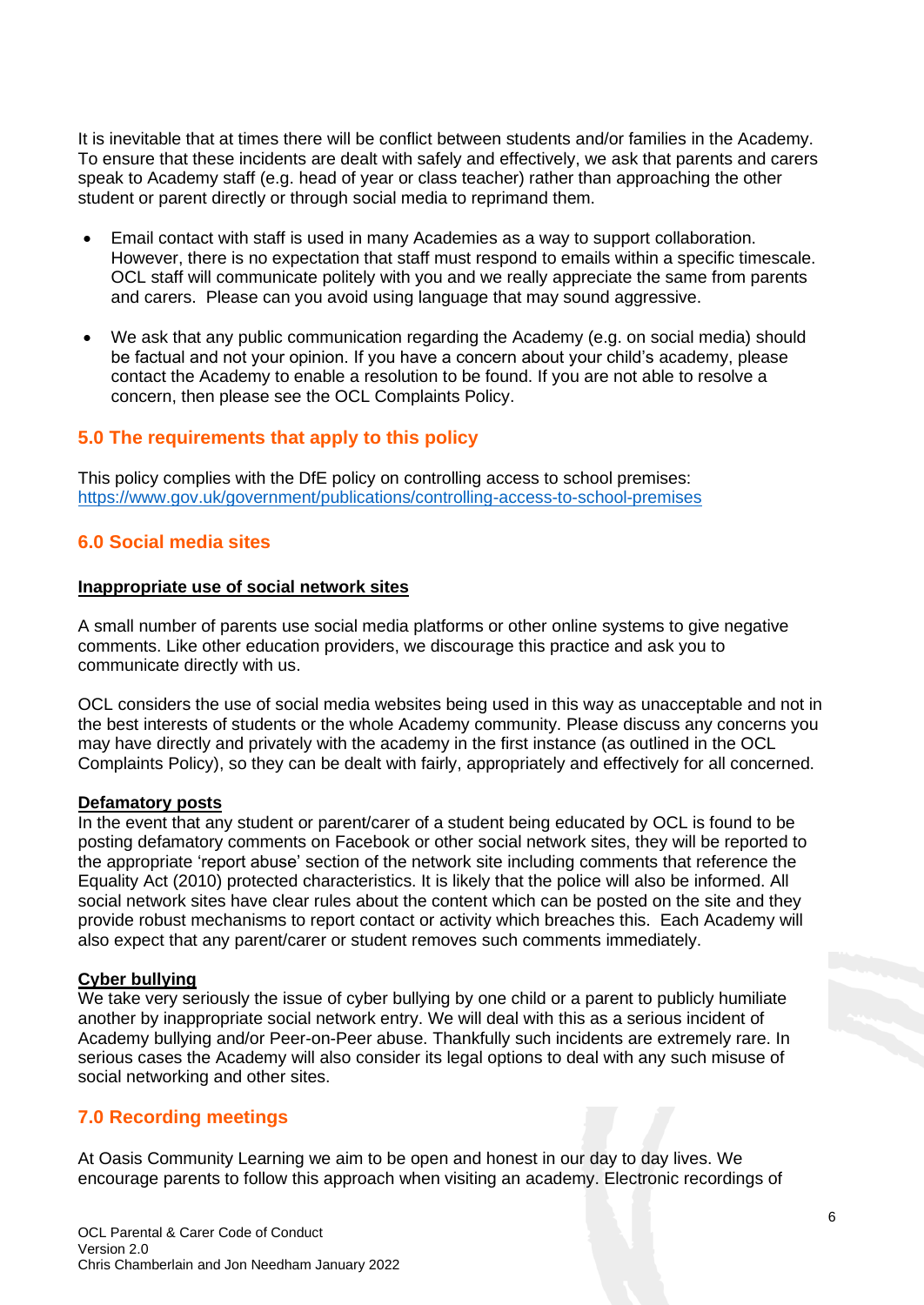meetings or conversations are not normally permitted unless a complainant's own disability or special needs require it.

Prior knowledge and consent of all parties attending must be sought before meetings or conversations take place. Consent will be recorded in any minutes of the meeting taken.

Recordings of conversations that were obtained covertly and without the informed consent of all parties being recorded are not acceptable.

OCL encourages parents and staff to be open and honest about the recording of meetings. Any meeting held with parents that is recorded should ideally be agreed beforehand by all parties.

# **8.0 Barring from the Academy premises**

The public has no automatic right of entry to our Academies. Academies will therefore act to ensure they remain a safe place for students, staff and other members of their community.

If a parent's behaviour is a cause for concern, an Academy can ask him/her to leave Academy premises. In serious cases, the Principal or OCL can notify them in writing that their implied licence to be on Academy premises has been temporarily revoked subject to any representations that the parent may wish to make to the Principal. Academies should always give the parent the opportunity to formally express their views on the decision to bar in writing.

During the barring period all contact should go through the Principal's PA or a named member of staff either by email or telephone.

The Principal's decision to bar should be reviewed by the Regional Director. They should take into account any representations made by the individual and decide whether to either confirm or lift the bar. If the decision is confirmed, the individual should be notified in writing, explaining:

- how long the bar will be in place
- when the decision will be reviewed

Once the Academy's appeal process has been completed, individuals may be able to apply to the Civil Courts. Individuals wishing to exercise this option should seek independent legal advice.

Any ban should be reviewed at the end of the agreed timescale as outlined above.

Controlling access to school premises - [https://www.gov.uk/government/publications/controlling](https://www.gov.uk/government/publications/controlling-access-to-school-premises)[access-to-school-premises](https://www.gov.uk/government/publications/controlling-access-to-school-premises) - provides more guidance on access to Academy premises.

See Appendix A for sample banning letters and letter from the Regional Director to uphold or dismiss the ban.

# **9.0 Monitoring arrangements**

The Regional Director will monitor the effectiveness of the Academy's application of the parent code of conduct policy.

This policy will be reviewed by National Education Team regularly.

# **10.0 Links with other policies**

The following should be read in conjunction with this: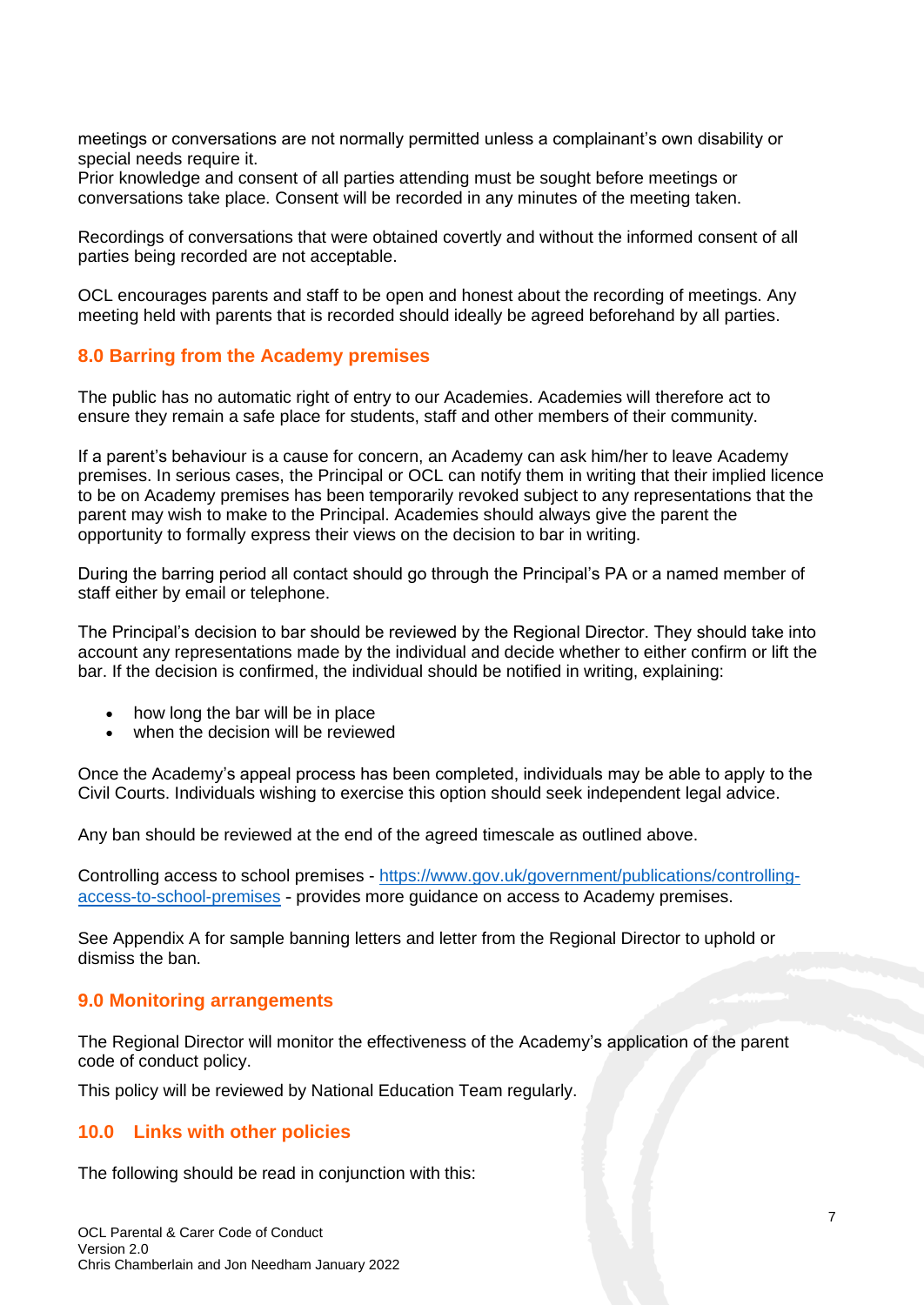- [OCL Complaints Policy](https://oasisit.sharepoint.com/sites/PP/PolicyPortalLibrary/Complaints%20Policy.pdf)
- OCL [Behaviour for Learning Policy](https://oasisit.sharepoint.com/sites/PP/PolicyPortalLibrary/Behaviour%20for%20Learning%20Policy.pdf)
- [OCL E-Safety Policy](https://oasisit.sharepoint.com/sites/PP/PolicyPortalLibrary/E-Safety%20Policy.pdf)
- [DfE Guidance on Controlling Access to School Premises](https://www.gov.uk/government/publications/controlling-access-to-school-premises)
- OCL Safeguarding and Child Protection Policy

# **11.0 Training**

Academy leaders may want to include training for colleagues in holding meetings with parents in their CPD plans so that all staff feel confident in working positively with parents and others.

Training will be based on the need in each Academy. National and Regional Directors are able to signpost colleagues to sources of best practice in holding meetings with parents.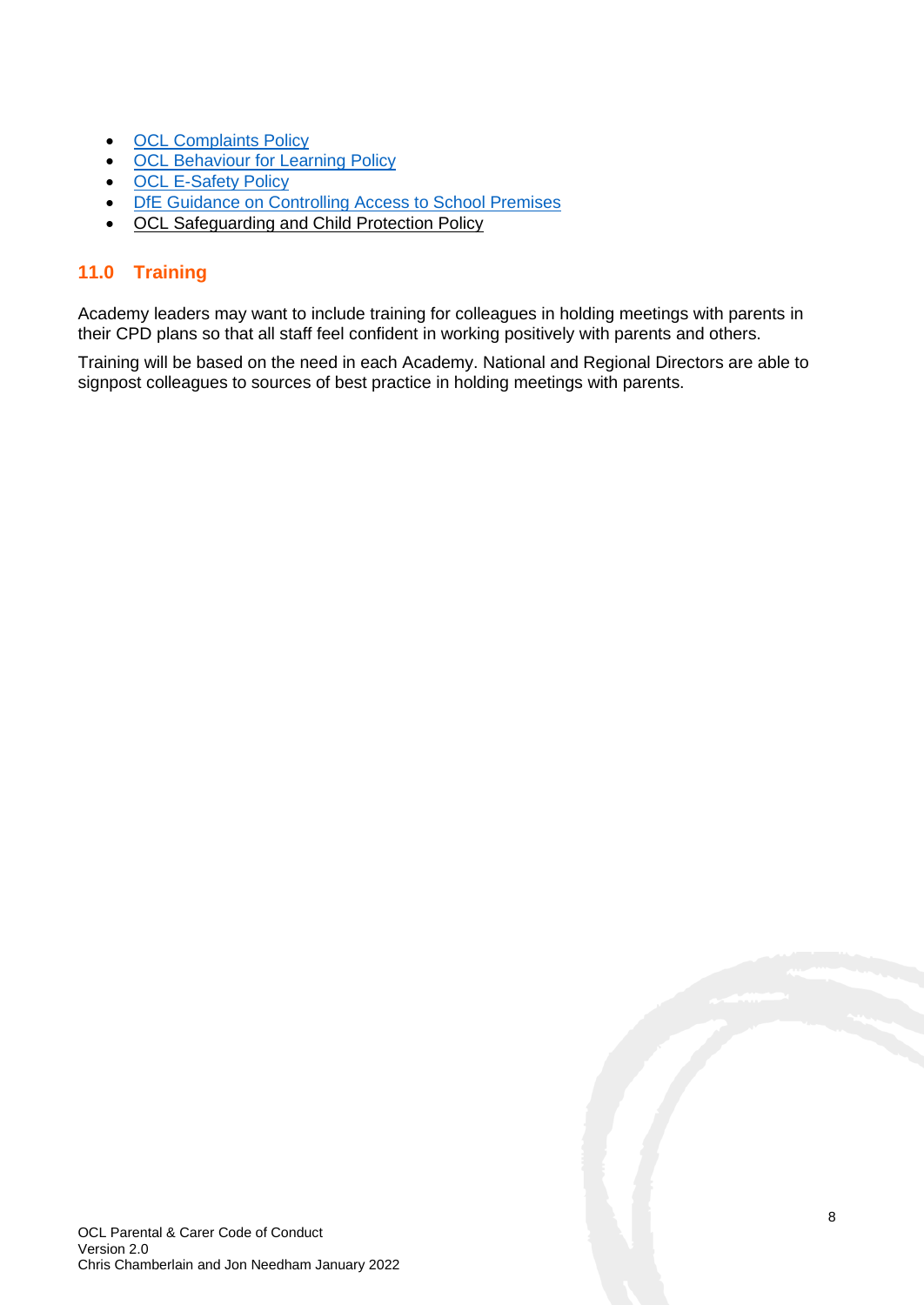

# **Appendix A: Letters for use in barring from the Academy premises**

**Letter 1 Warning (sent by Principal)**

Special delivery

Dear …………………………..

Oasis Community Learning promotes working, learning and developing together. We believe that good relationships are at the heart of everything we do.

However, I have received a report about your conduct at the Academy on **(enter date and time). (Add the expectation that was not adhered to and a factual summary of the incident and of its effect on staff, students and other parents.)** 

I must inform you that Oasis Community Learning will not tolerate conduct of this nature on its premises and will act to protect its students and staff. We aim to treat all those we are in contact with in a respectful manner, because anything else goes against our ethos and the way we work.

Therefore if, in the future, I receive any reports of conduct of this nature I will be forced to consider removing your licence to enter the Academy grounds and buildings. If you do not comply with that instruction I will be able to arrange for you to be removed from the premises and prosecuted under Section 547 of the Education Act 1996. If convicted under this section, you are liable to a fine of up to £500.

Nevertheless, I wish to give you an opportunity to give me in writing any comments or observations of your own in relation to the report which I have received about your conduct.

These comments may include any expressions of regret on your part and any assurances you are prepared to give about your future good conduct. To enable me to take a decision on this matter at an early point, you are asked to send me any written comments you wish to make by **(state date ten working days from the date of letter).** 

Yours sincerely,

**Principal** cc: Regional Director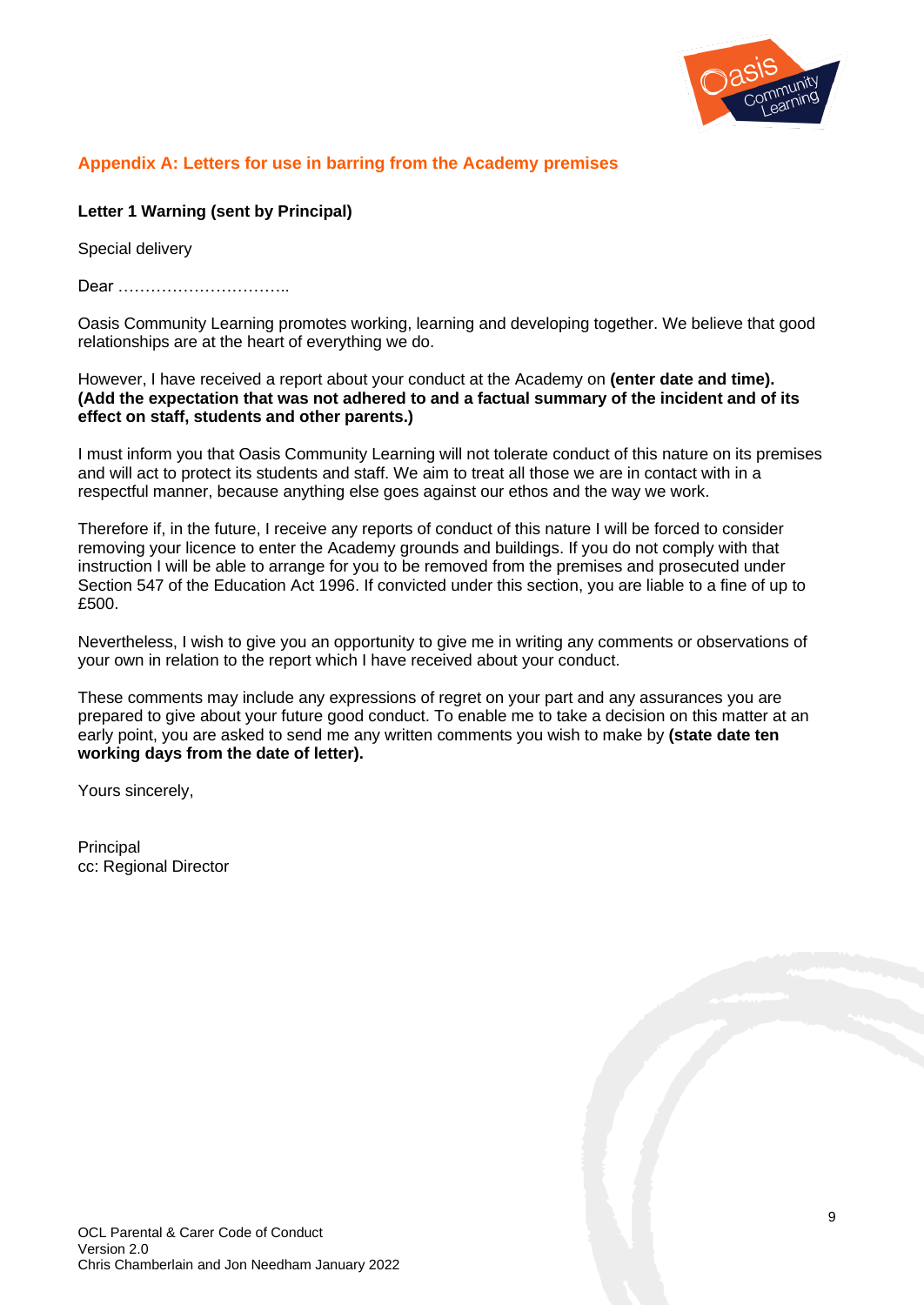

#### **Letter 2 Withdraw permission pending review (sent by the Principal)**

Special delivery

Dear

Oasis Community Learning promotes working, learning and developing together. We believe that good relationships are at the heart of everything we do.

However, I have received a report about your conduct on ………………………………… at……

#### **(Add the expectation that was not adhered to and a factual summary of the incident and of its effect on staff, students and other parents.)**

#### **(Optional reference to first letter from Principal)**

I must inform you that we will not tolerate conduct of this nature on the Academy premises and will act to defend Academy staff and students. Oasis Community Learning aims to treat all those we are in contact with in a respectful manner, because anything else goes against our ethos and the way we work.

I am therefore instructing you that until I have reviewed this incident, you are not to reappear on the Academy premises. If you do not comply with this instruction I shall arrange for you to be removed from the premises. If you cause a nuisance or disturbance on the premises you may be prosecuted under section 547 of the Education Act 1996; if convicted under this section, you are liable to a fine of £500.

The withdrawal of permission for you to enter the Academy premises takes effect immediately and will be in place for 15 Academy days in the first instance.

#### **In the case of a primary Academy include:**

For the duration of this decision you may bring your son(s)/daughter(s) **(complete as appropriate)** to Academy and collect them/him/her (delete as appropriate) at the end of the Academy day, but you must not go beyond the Academy gate.

#### **In the case of EY/KS1 children, also insert**

Arrangements have been made for your **(delete as appropriate)** son(s)/daughter(s) (insert child/rens names) to be collected, and returned to you, at the Academy gate by a member of the Academy's staff.

I wish to give you an opportunity to give me in writing any comments or observations of your own in relation to your conduct on the Academy site. These comments may be to challenge or explain the facts of the incident, to express regret and give assurances about your future good conduct.

Your letter will enable me to take a decision on whether or not you will be allowed on the Academy premises after the 15 days. Please send me any written comments you wish to make by (**date 10 WORKING days from date of letter).** 

If on receipt of your comments, I consider that my decision should be confirmed, you will be supplied with details of how to pursue a review of your case.

Yours sincerely

Principal cc: Regional Director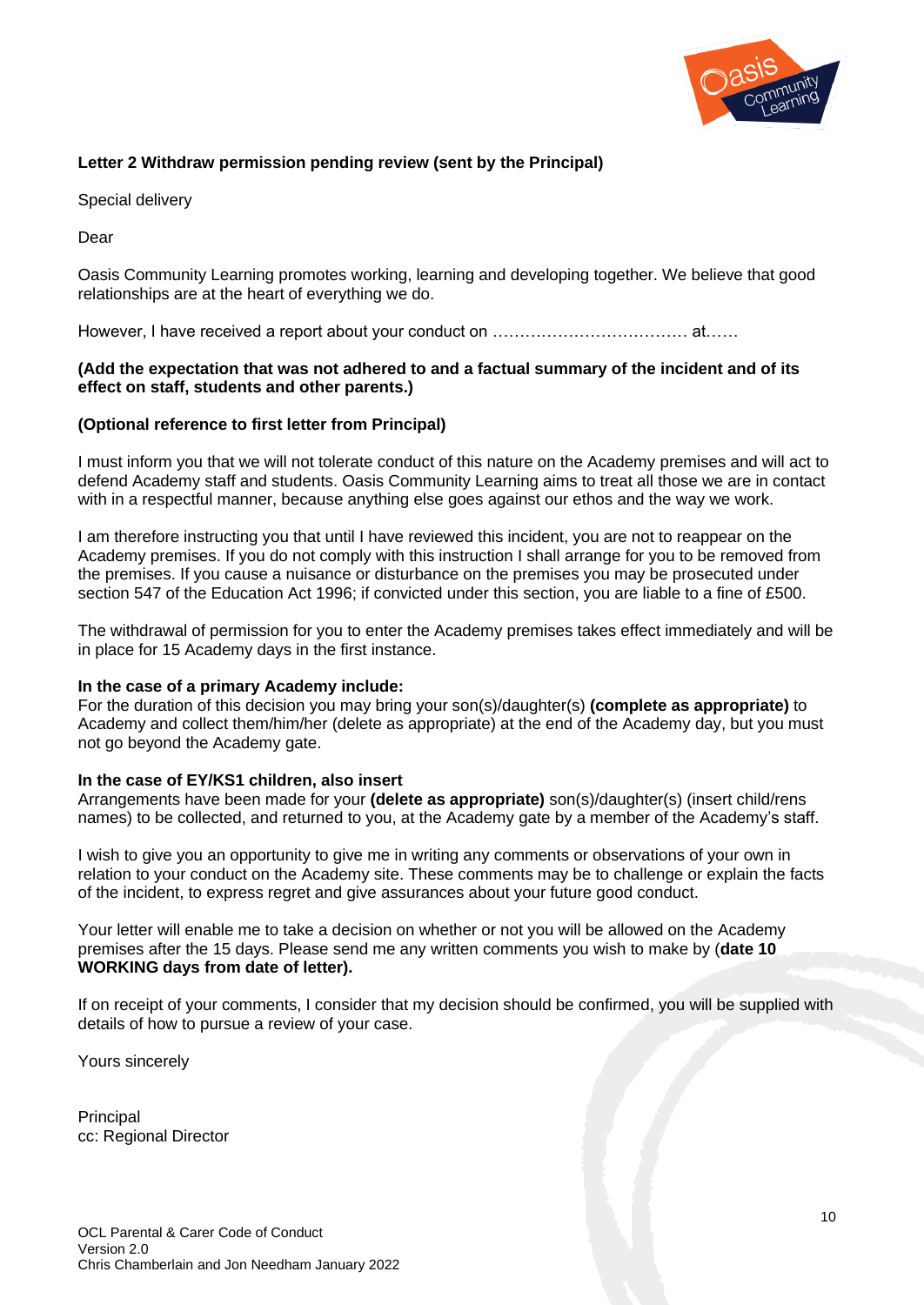

#### **Letter 3a Withdrawal of permission confirmed (sent by the Principal)**

Special delivery

Dear

Oasis Community Learning promotes working, learning and developing together. We believe that good relationships are at the heart of everything we do. However, on ………. I wrote to inform you that I had withdrawn permission for you to come onto the premises of Oasis Academy .........

To enable me to determine whether to confirm this decision for a longer period, I gave you the opportunity to give your written comments on the incident concerned by ………. .

I have not received a written response from you/I have received a letter from you dated ………………………, the contents of which I have carefully considered.

In the circumstances, and after further consideration of the incident of poor conduct, I have determined that the decision to withdraw permission for you to come onto Academy premises should be confirmed. I am therefore instructing that, until further notice, you are not to come onto the premises of the Academy without my prior knowledge and approval.

If you do not comply with this instruction I shall arrange for you to be removed from the premises of the Academy. If you cause a nuisance or disturbance on the premises, you may be prosecuted under Section 547 of the Education Act 1996; if convicted under this section, you are liable to a fine of up to £500.

Even though we have taken this decision, we remain committed to the education of your child/ren, who must continue to attend Academy as normal.

#### **In the case of a primary Academy include:**

For the duration of this decision you may bring your son(s)/daughter(s) **(complete as appropriate)** to Academy and collect them/him/her (delete as appropriate) at the end of the Academy day, but you must not go beyond the Academy gate.

#### **In the case of EY/KS1 children, also insert**

Arrangements have been made for your **(delete as appropriate)** son(s)/daughter(s) (insert child/rens' names) to be collected, and returned to you, at the Academy gate by a member of the Academy's staff.

#### This decision will be reviewed again ....................*(***insert review date which should be within a reasonable period and no longer than six months).**

When deciding whether it will be necessary to extend the withdrawal of permission to come onto the Academy premises, consideration will be given to the extent of your compliance with the decision, any appropriate expressions of regret and assurance of future good conduct received from you; and any evidence of your co-operation with the Academy in other respects.

Finally, I would advise you that your complaint is being considered under the appropriate stage of the Academy's parental complaints procedure. The Academy will contact you about this in due course. (**delete as appropriate**)

Yours sincerely

Principal cc. Regional Director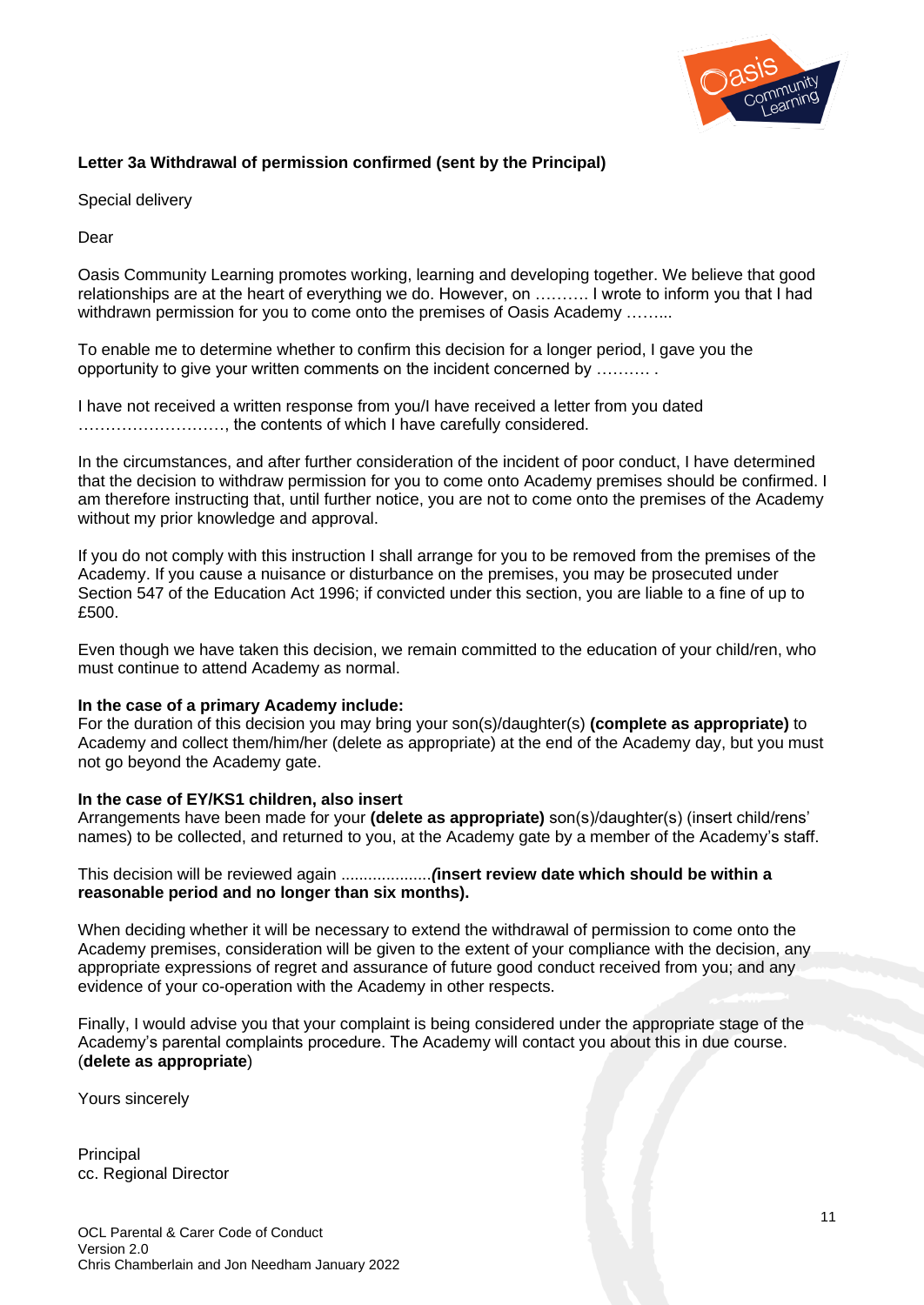

#### **Letter 3b Restore permission after review (sent by the Regional Director)**

Special delivery

Dear

Oasis Community Learning promotes working, learning and developing together. We believe that good relationships are at the heart of everything we do.

On ………………………. Mrs/Miss/Mr/Mx ………………(Principal's name) wrote to inform you that he/she had temporarily withdrawn permission for you to come onto the premises of Oasis Academy……………….

To enable her/him to determine whether to confirm this decision for a longer period. You were given the opportunity to give your written comments on the incident concerned by ............................

We have not received a written response from you/I have received a letter from you dated ……………………, the contents of which I have carefully considered.

In the circumstances, I have decided that it is not necessary to confirm the decision and I am therefore restoring to you permission to come onto the Academy premises, with immediate effect.

**(Optional)** I must warn you, however, that if it should become necessary in the future I shall not hesitate to withdraw permission for you to come onto the Academy premises once again.

Yours sincerely

Regional Director cc. Principal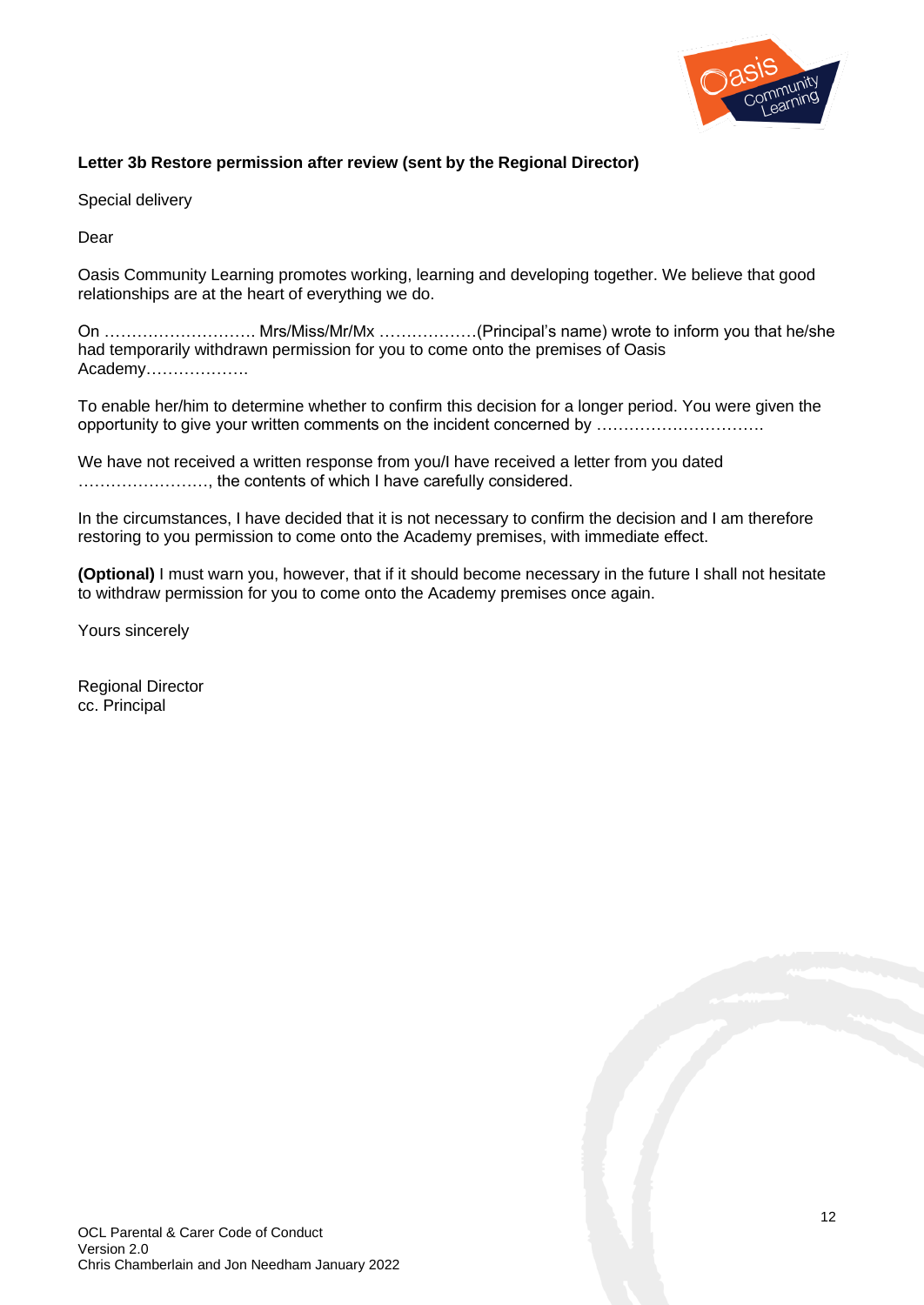

#### **Letter 4a Continue ban after second review (sent by the Regional Director)**

Special delivery

Dear

Oasis Community Learning promotes working, learning and developing together. We believe that good relationships are at the heart of everything we do.

On ………………………. Mrs/Miss/Mr/Mx ………………(Principal's name) wrote to inform you that he/she had temporarily withdrawn permission for you to come onto the premises of Oasis Academy……………….

To enable her/him to determine whether to confirm this decision for a longer period. You were given the opportunity to give your written comments on the incident concerned by .............................

We have not received a written response from you/I have received a letter from you dated ……………………, the contents of which I have carefully considered.

You were also advised that we would take steps to review this decision by ………………………………

I have now completed the review. However, I have determined that it is not yet appropriate for me to withdraw my decision. **(Add brief summary of reasons).** 

I therefore advise that the instruction that you are not to come onto the premises of Oasis Academy……………………….., without my prior knowledge and approval remains in place …….. (insert date)

If you do not comply with this instruction I shall arrange for you to be removed from the premises and you may be prosecuted under section 547 of the Education Act 1996; if convicted under this section, you are liable to a fine of up to £500.

I shall undertake a further review of this decision by ………………**(insert review date which should be within a reasonable period and no longer than six months).** 

In the meantime you can write to me with a statement of your views, which I will consider.

Yours sincerely

**Principal** cc: Regional Director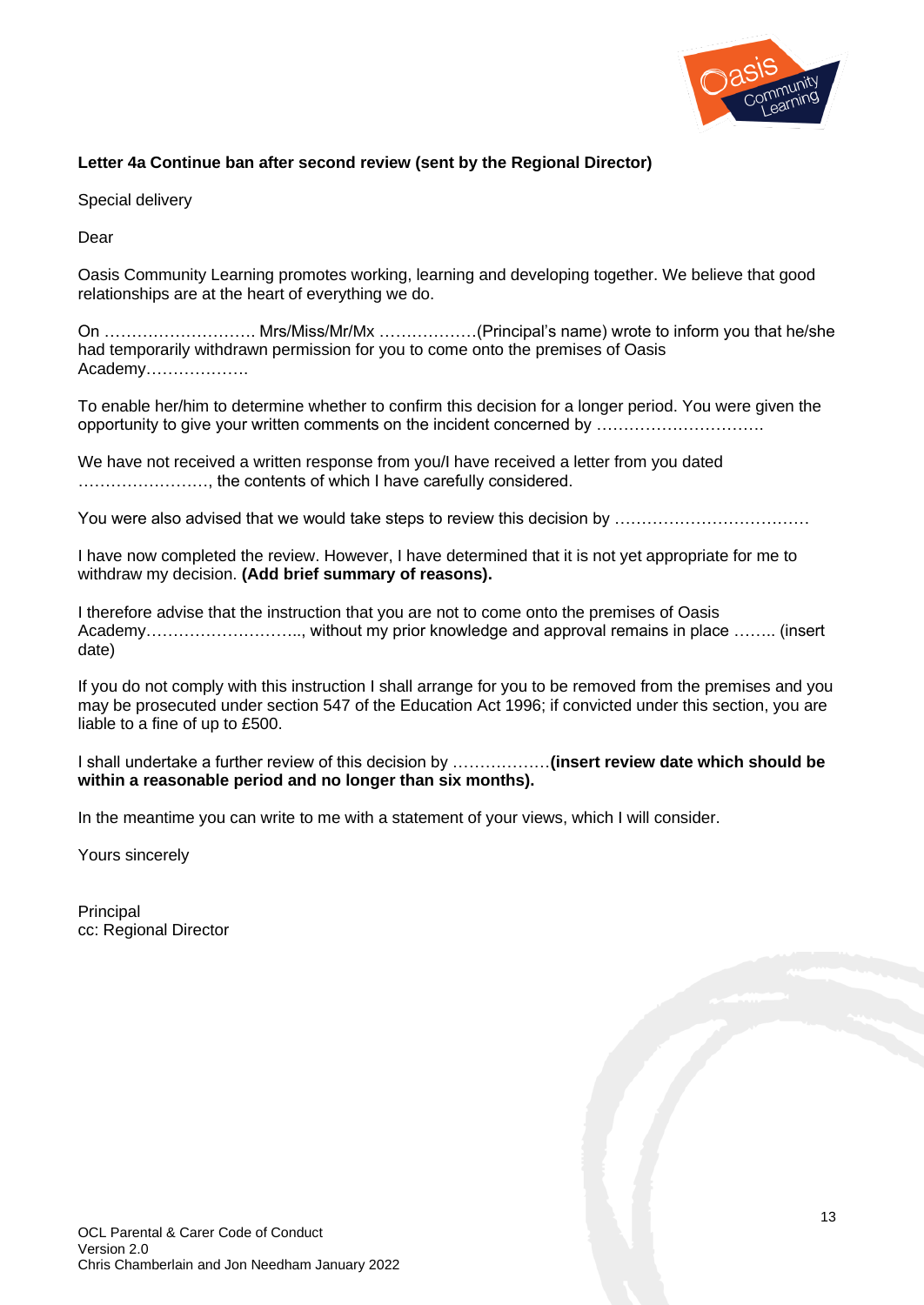

#### **Letter 4b Restore permission after later review (sent by the Principal)**

Special delivery

Dear

Oasis Community Learning promotes working, learning and developing together. We believe that good relationships are at the heart of everything we do.

I wrote to you on ………………………… confirming that permission for you to come onto the premises of Oasis Academy …………………….. had been withdrawn until further notice. I also advised you I would take steps to review this decision by ………………………………. .

I have now completed the review. I have decided that it is now appropriate to restore permission for you to come onto the Academy premises with immediate effect.

I trust that you will now work together with the Academy and there will be no further difficulties of the kind which made it necessary to restrict your access to the Academy premises.

**(Optional)** I must warn you, however, that if it should become necessary in the future I shall not hesitate to withdraw permission for you to come onto the Academy premises once again.

Yours sincerely

Principal cc: Regional Director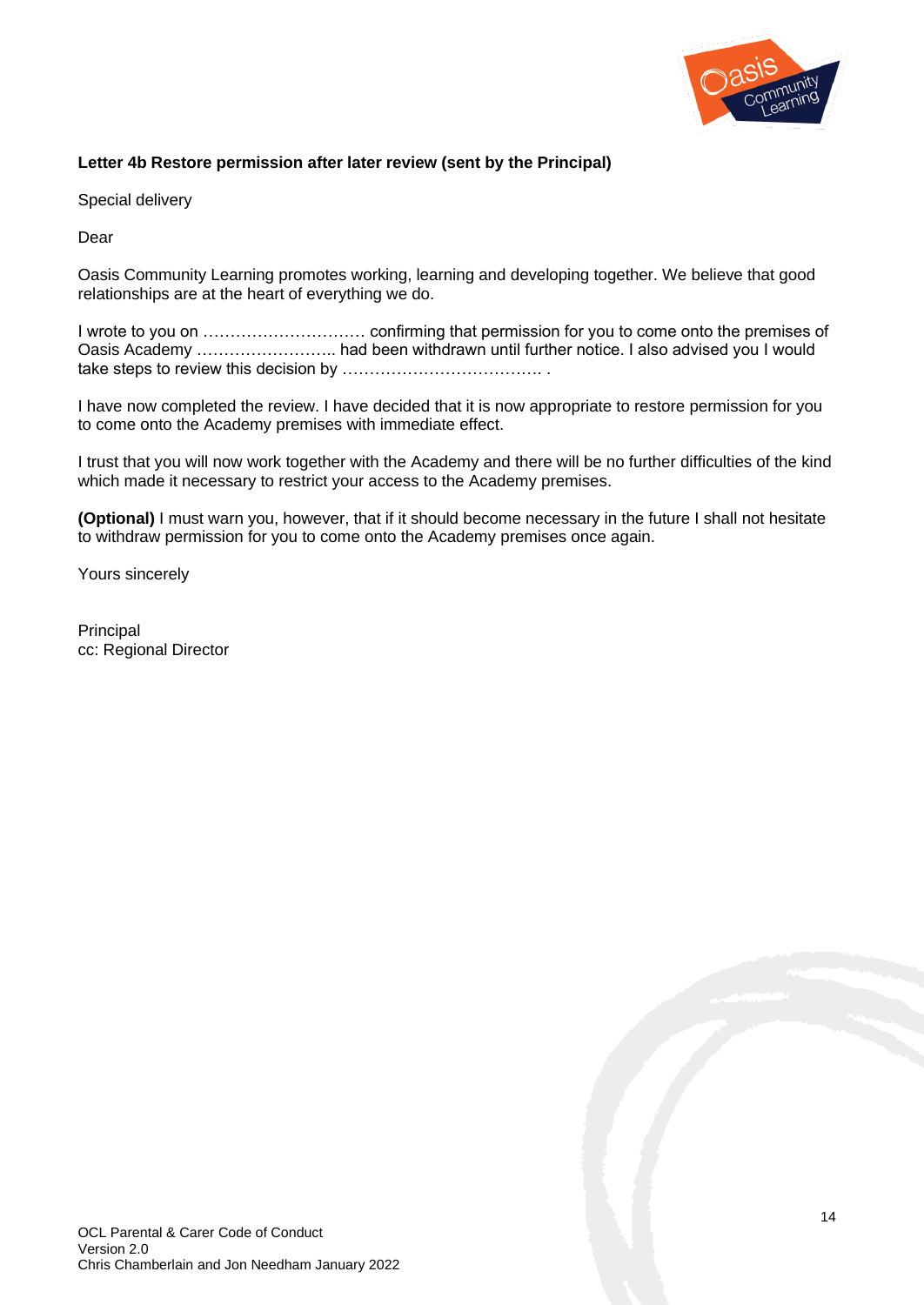

# **RACI matrix**

"R" for anyone who is "Responsible" for a task listed in the policy, an "A" for anyone who is "Accountable", a "C" for anyone who must be "Consulted" under the policy and "I" for anyone who must be "Informed" about aspects of the policy.

| <b>Policy Element</b>                                   |       | Leadership |                | Academy            |                   |                      |                       |                        |           |
|---------------------------------------------------------|-------|------------|----------------|--------------------|-------------------|----------------------|-----------------------|------------------------|-----------|
|                                                         | Board | OCL<br>CEO | <b>OCL COO</b> | National Directors | Regional Director | Academy<br>Principal | Role<br>$\rightarrow$ | Role<br>$\overline{v}$ | Role<br>ω |
| Staff are all aware of policy and expectations          |       | A          | A              | A                  | A                 | R                    |                       |                        |           |
| Parents are made aware of the policy                    |       |            |                |                    |                   | R/<br>A              |                       |                        |           |
| Communication is regular with RD over conduct<br>issues |       |            |                |                    | A                 | $\mathsf{R}$         |                       |                        |           |
| OCL policy guidance is followed fully by the<br>academy |       |            |                |                    | A                 | R                    |                       |                        |           |
| Practice is monitored and reviewed                      |       |            |                |                    | A                 | R                    |                       |                        |           |
| Policy aligns with other OCL policies                   |       | A          |                | $\mathsf{R}$       |                   |                      |                       |                        |           |
|                                                         |       |            |                |                    |                   |                      |                       |                        |           |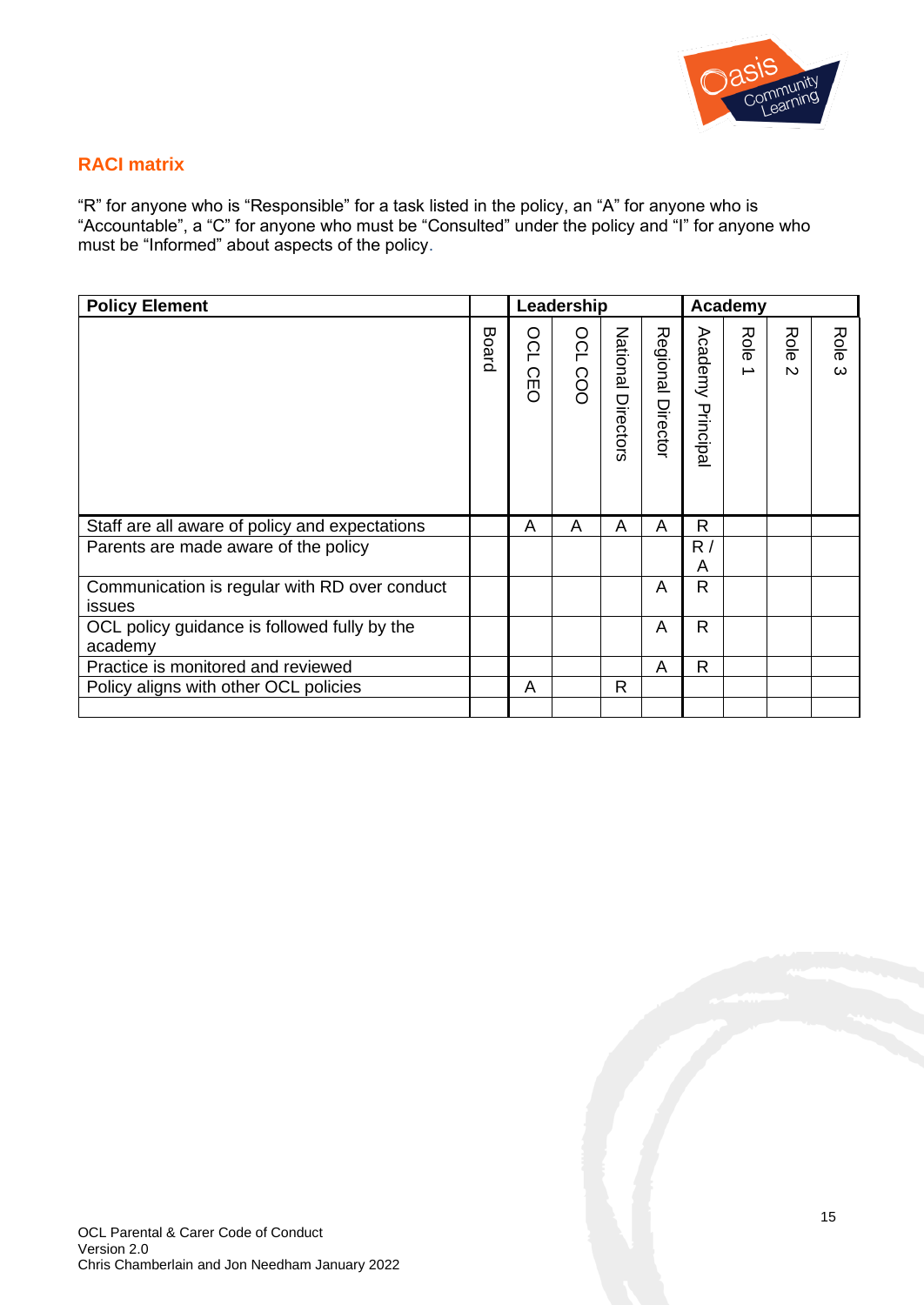

# **Document Control**

# **Changes History**

| <b>Version</b> | Date             | <b>Owned and Amended by</b>        | <b>Recipients</b>              | <b>Purpose</b>                                                         |
|----------------|------------------|------------------------------------|--------------------------------|------------------------------------------------------------------------|
| 1.0            | <b>July 2019</b> | Chris Chamberlain                  | All Principals &<br><b>NET</b> | Share effective practice<br>and ensure consistency                     |
| 1.1            | Sept 2019        | Chris Chamberlain                  | All Principals &<br><b>NET</b> | Addition of Appendix D                                                 |
| 2.0            | January 2022     | Chris Chamberlain & Jon<br>Needham | All Principals &<br><b>NET</b> | Updated expectations<br>section and updates in<br>line with KCSIE 2021 |
|                |                  |                                    |                                |                                                                        |
|                |                  |                                    |                                |                                                                        |
|                |                  |                                    |                                |                                                                        |

# **Policy Tier**

□ Tier 1

- $\boxtimes$  Tier 2
- □ Tier 3
- □ Tier 4

# **Owner**

Chris Chamberlain

#### **Contact in case of query**

[Chris.chamberlain@oasisuk.org](mailto:Chris.chamberlain@oasisuk.org)

# **Approvals**

This document requires the following approvals.

| <b>Name</b>      | Position | <b>Date Approved</b> | <b>Version</b> |  |  |
|------------------|----------|----------------------|----------------|--|--|
| Directors' Group |          | 31/1/22              | 2.0            |  |  |
|                  |          |                      |                |  |  |

# **Position with the Unions**

Does the policy or changes to the policy require consultation with the National Unions under our recognition agreement?

☐ Yes

☒ No

If yes, the policy status is:

- ☐ Consulted with Unions and Approved
- □ Fully consulted (completed) but not agreed with Unions but Approved by OCL
- □ Currently under Consultation with Unions
- □ Awaiting Consultation with Unions